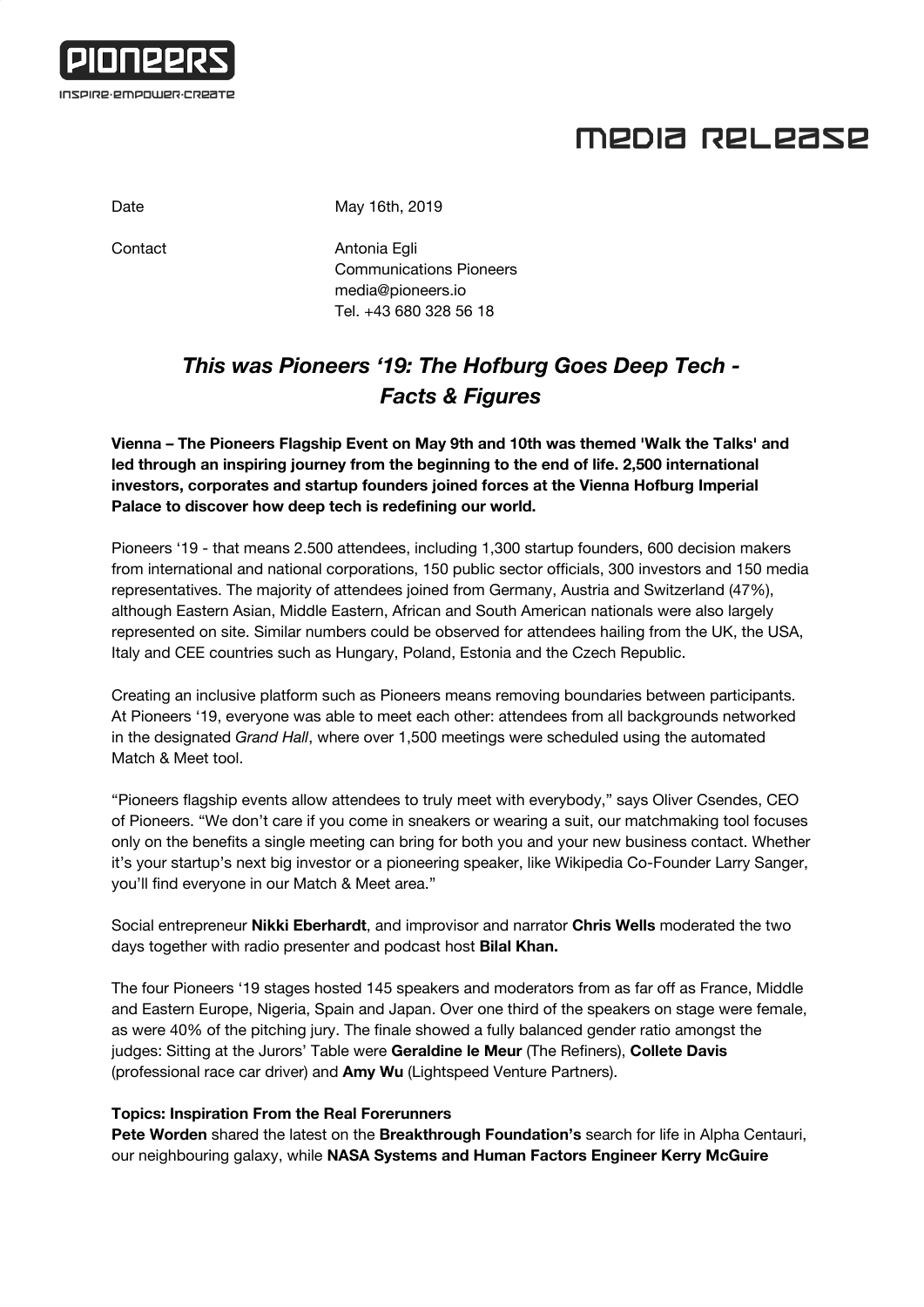

# MEDIA RELEASE

spoke about the ways in which automated systems can help astronauts deal with technical issues in the era of interplanetary travel.

**Erik Gatenholm** of **CELLINK** offered insights into his company's contribution to 3D bioprinting tech: "We've launched the most cost-effective bioprinter in the world and are selling it for \$5,000. That has really impacted the field, and we've seen it used to print human skin, hearts, muscles and corneas."

**Siri creator Adam Cheyer** meanwhile gave *Bixby Studio* its global debut. Backed by Samsung, this tool allows smaller players to harness the power of machine learning to build a personal assistant. "If you're a third party in the virtual assistant world, you are a second-class citizen," said Cheyer. "You do not have the tools a developer at Amazon has. We want to change that."

**Oriente's Geoffrey Prentice** shared more about how his explosive company is bringing credit to the 'unbanked' in Indonesia and the Philippines. "The demographics and the growth rates in South-East Asia are fantastic," he said. "It's a younger market even than China, and has an optimism that's really fun to be a part of. I'm surprised more Western companies haven't gotten involved in it yet."

**Ian Khan (Futuracy)** and **Wikipedia Co-Founder Larry Sanger** highlighted some of Blockchain's real benefits, including tackling fraud, breaking the trend towards centralization and preserving truth and democracy. "Bitcoin is not Blockchain," said Khan, "and I'm on a mission to separate the two."

**Professor Thomas Schäfer-Elmayer** of the **Elmayer Dance School** led our tech innovators in dancing a Viennese classic, the Quadrille, in the *Grand Hall* on Day 2 and held a Business Etiquette Workshop for selected attendees.

The event's second day additionally featured entrepreneurship reaching from Austria to Africa: The panel discussion *Building the Austrian Startup Ecosystem* featured **Johann 'Hansi' Hansmann** (**Austrian Angel Investor Association**), **Selma Prodanovic** (**1MillionStartups**), **Oliver Holle** (**SpeedInvest**) and **Michael Altrichter** (**startup300**), and was followed by the *Founders Stories* panel, where **Florian Gschwandtner, Katharina Klausberger, Frank Westermann** and **Travis Pittman**, the founders of local success stories **Runtastic, Shpock, mySugr** and **TourRadar** respectively, shared their insights.

The main stage welcomed **Dr Obiageli Ezekwesili** to a panel discussion on Africa's potential to grow into a substantial technology hub. The **former Vice President of the World Bank (Africa Region)** was joined by **Maryanne Akoth** of **TechBridge Invest** and the **University of Nairobi**.

**Director of Cloud and Data Engineering** and **Data Protection Officer** at **EMOTIV Matthew Bosworth** talked brain-computer interfaces, quantified mental states, and the virtuous cycle that occurs when everyone has access to technology and the resulting data is used for the good of all.

#### *About Pioneers*

At Pioneers, we inspire, empower and create. Our purpose is to foster growth and innovation with a focus on deep tech. Since 2009, our diverse team has built an ecosystem, creating collaboration opportunities for tech innovators. We bring together startups, corporate executives, public sector